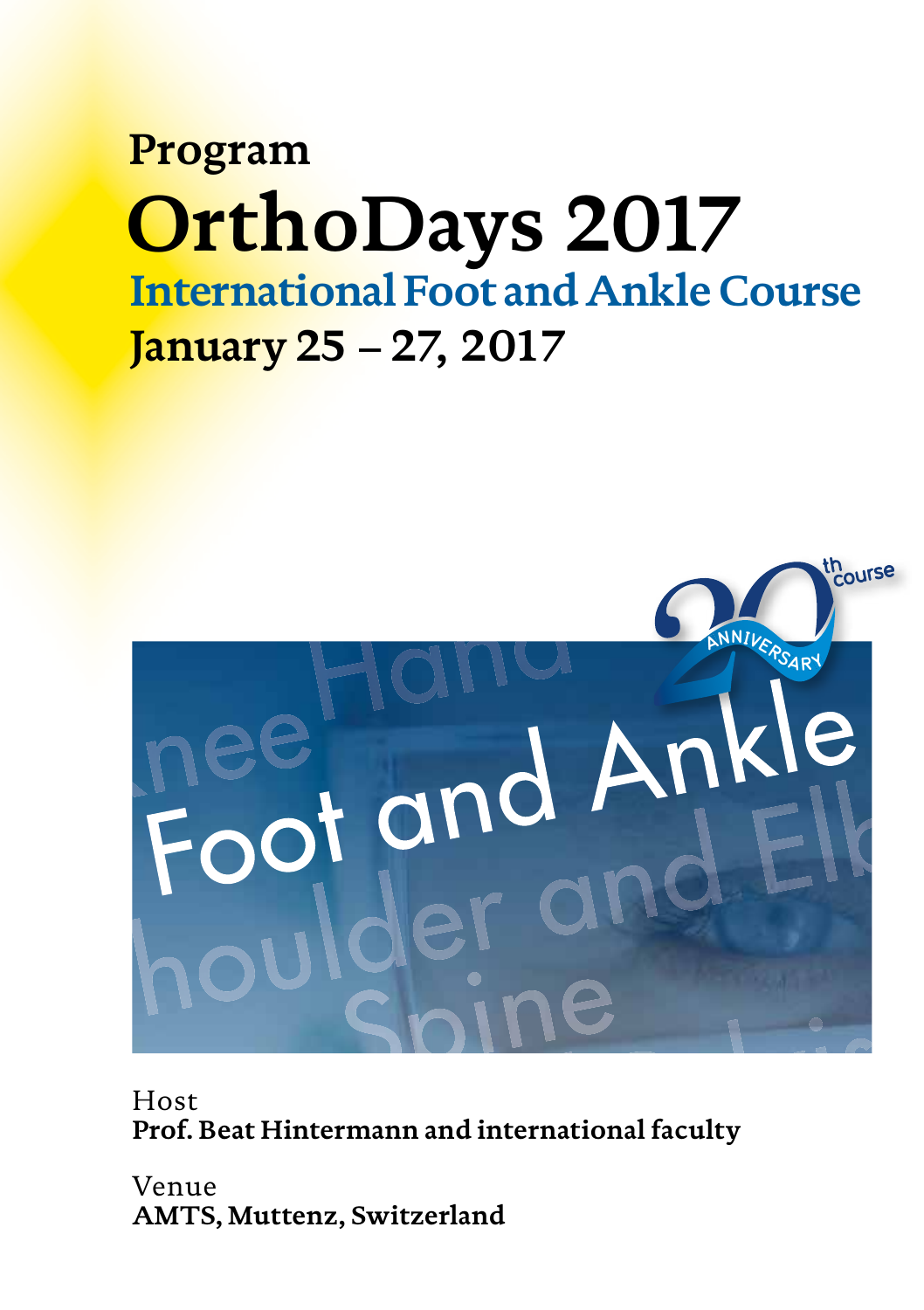### **OrthoDays 2017 International Foot and Ankle Course**

## **Impressions 2016**



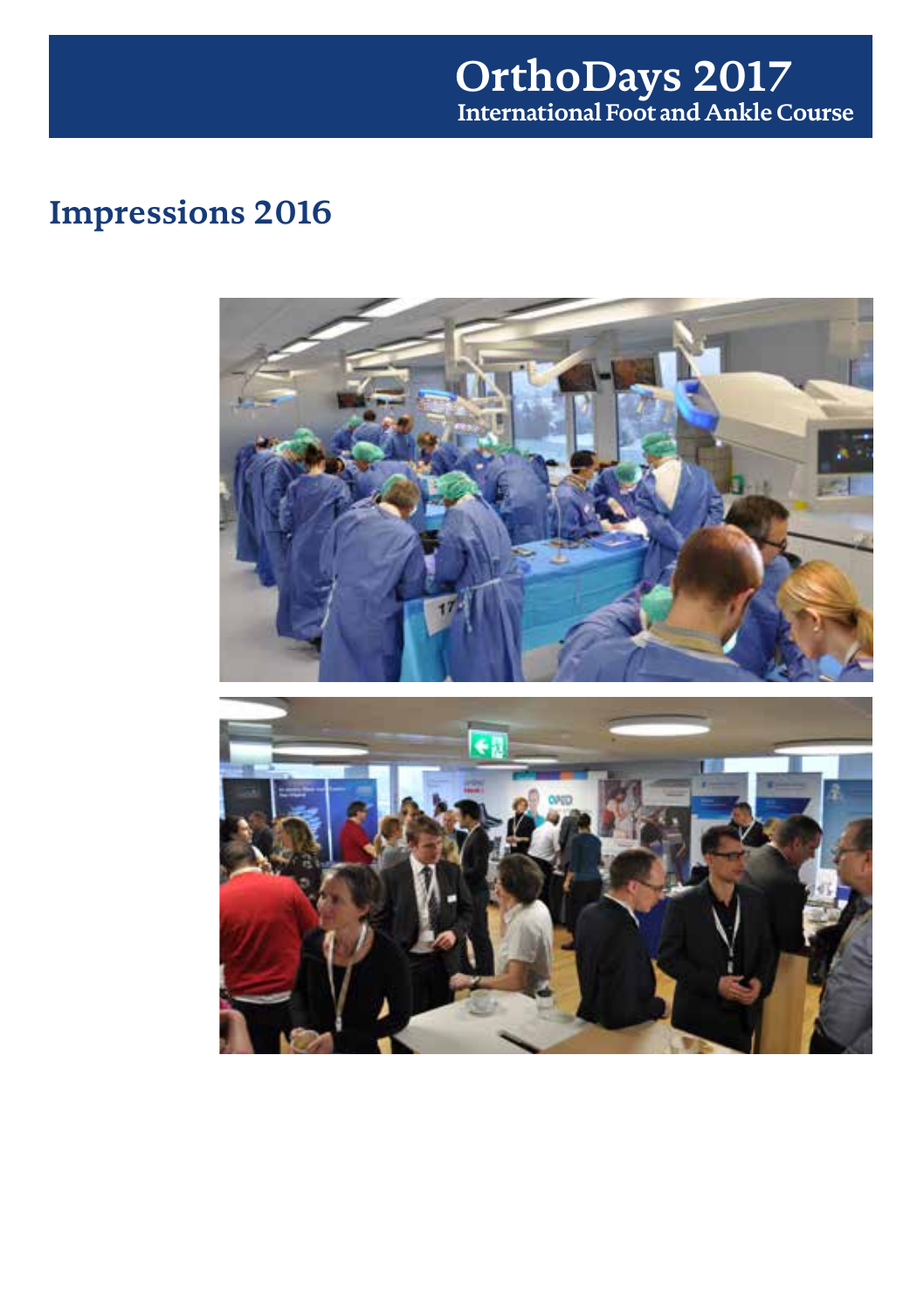### **Welcome Message**



### th<sub>ourse</sub>

Yes, it is true. The next year's foot course will be the 20<sup>th</sup> course! Again it will be held at the new AMTS (Academy for Medical Training and Simulation) in Muttenz, Switzerland, between the 25<sup>th</sup> and 27<sup>th</sup> of January 2017. Our adapted program includes a special symposium about the breakthroughs in foot and ankle surgery of the last years. The practical exercises will still be a main part of the course, but organized differently than last year. There will be a video symposium on current surgical techniques. An industrial exhibition rounds off the high-quality event.

New ideas, new faces and a new course format await you during the OrthoDays 2017. Superb educational opportunities – the latest in products and services – networking with colleagues – seeing old friends and making new acquaintances. The approach with two fullday practical exercises in the Wet Lab will ensure a high exchange of knowledge and expertise and it will enlarge your skills in foot and ankle surgery. Case discussions with experts will be stimulating and groundbreaking. We encourage you to participate actively and to share your thoughts and experiences. An outstanding international faculty welcomes you to share this unique opportunity with us.

We hope for a once in a life time experience for all.

Prof. Beat Hintermann

#### Patronage/Program

#### **Prof. Beat Hintermann**

Kantonsspital Baselland, Klinik für Orthopädie und Traumatologie des Bewegungsapparates, 4410 Liestal, orthodays2017@ksbl.ch

### Organization/Registration

conidea GmbH, Waldheimstrasse 22, 3604 Thun, Switzerland T: +41 33 335 02 79, orthodays2017@conidea.ch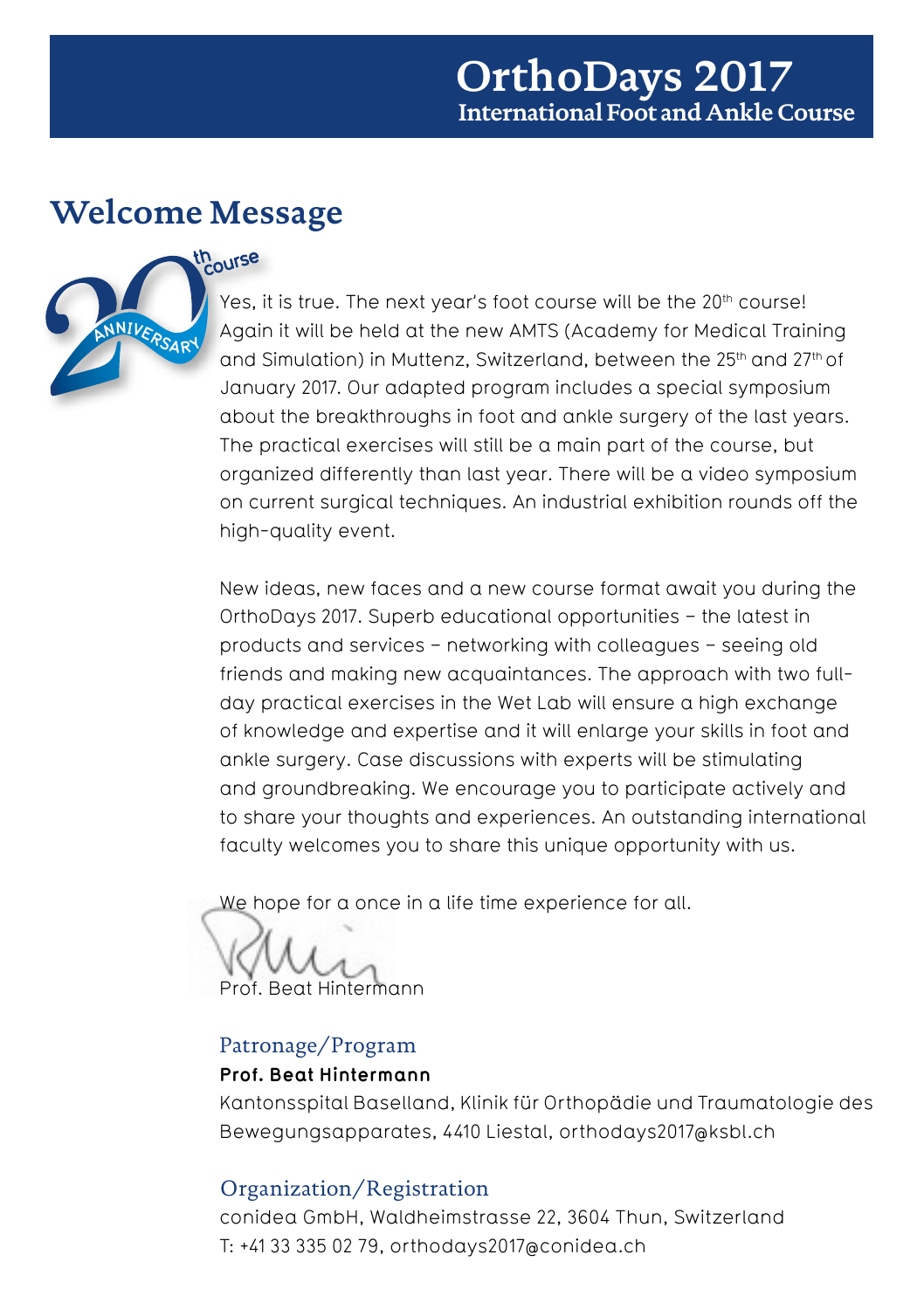

**Wednesday, January 25th**

| Time Theme/Subject                                             | Speaker              |
|----------------------------------------------------------------|----------------------|
| 08:30 Announcements<br>08:40 Presidential welcome address SFAS | <b>B. Hintermann</b> |
|                                                                | N. Espinosa          |
| Moderators N.Espinosa, B.Hintermann                            |                      |

08:45 **Anatomy of the Medial Hindfoot J. Nunley**

**Practical Exercise I (cadaveric specimens)**

09:05 Anatomy of the medial hindfoot **J. Nunley, R. Ruiz**

10:30 Coffee break

11:00 **Anatomy of the Lateral Hindfoot B. Ribbans**

**Practical Exercise II (cadaveric specimens)**

11:20 Anatomy of the lateral hindfoot **B. Ribbans, M. Knupp**

12:30 Lunch

**Time Theme/Subject Speaker** Moderators **C. Ortiz, C. Nery**

 **International Foot and Ankle Course**

**Forefoot Disorders I**

13:30 Decision making **H. Trnka**

#### **Video Symposium I: How I do it?**

14:00 Hallux valgus: TMT 1-fusion **M. Assal** 14:15 Hallux valgus: Proximal osteotomies **E. Wagner** 14:30 Hallux valgus: Distal osteotomies **M. Knupp** 14:45 Hallux rigidus: Joint preserving surgery **J. Nunley** 15:00 Hallux rigidus: MTP 1-fusion **N. Espinosa** 15:15 Metatarsalgia: Metatarsal osteotomies **H. Trnka**

15:30 Coffee break

**Practical Exercise III (cadaveric specimens)**

16:00 Forefoot surgeries **(under supervision of experts)**

17:30 Case discussions **H. Trnka**

18:30 Adjourn, transfer to the hotel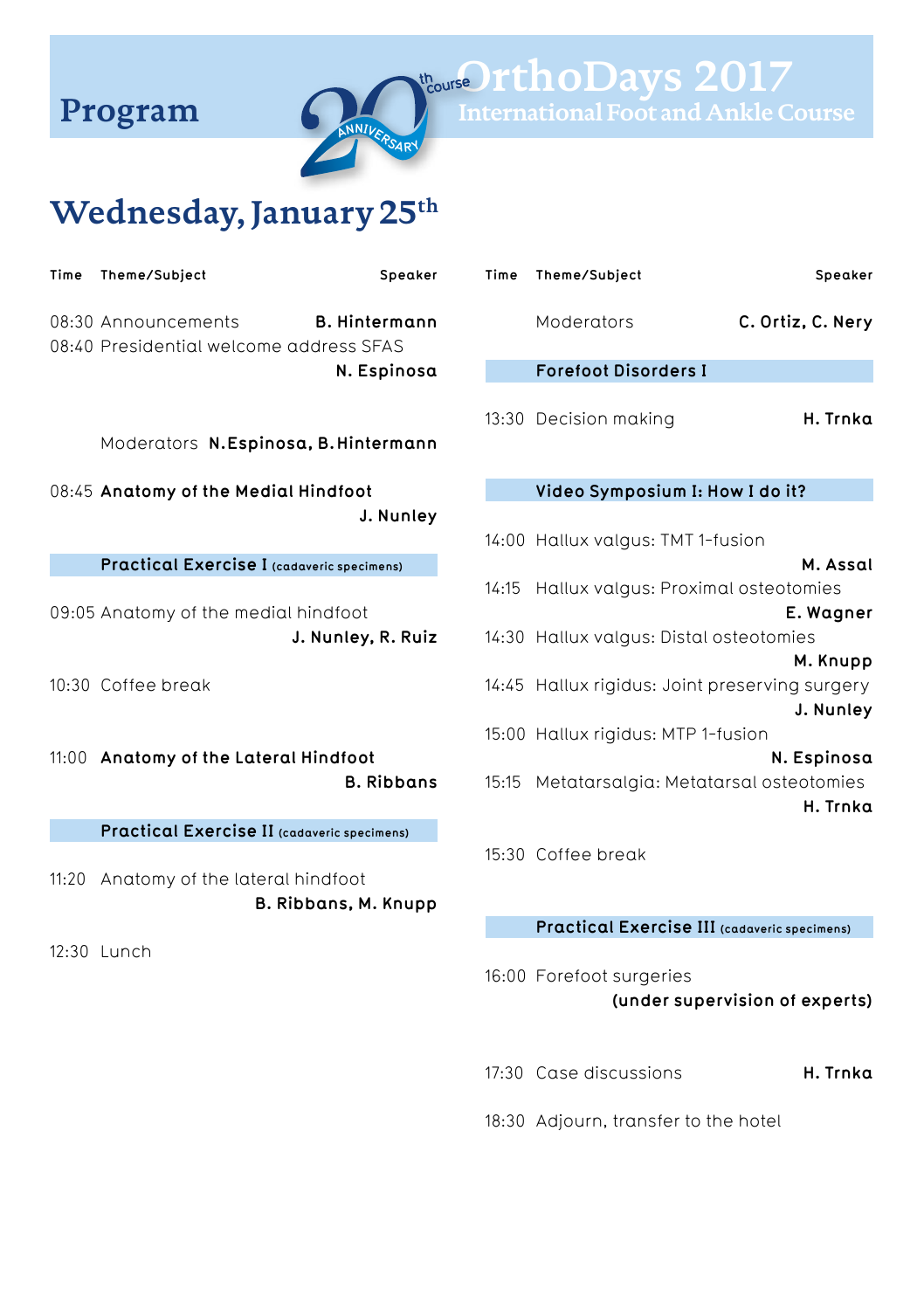

**Thursday, January 26th**

| Time | Theme/Subject                                                                                     |                                | Speaker              |
|------|---------------------------------------------------------------------------------------------------|--------------------------------|----------------------|
|      | Moderators                                                                                        | K. Wapner, H. Trnka            |                      |
|      | Anatomy of the Mid- and Forefoot<br>08:00 Anatomy of the midfoot<br>08:20 Anatomy of the forefoot |                                | K. Wapner            |
|      | (incl. plantar plate)<br>Mini-Battle                                                              |                                | H. Trnka             |
|      | 08:40 Should the plantar plate be repaired?<br>$\cdot$ No<br>$\cdot$ Yes                          |                                | J. Nunley<br>C. Nery |
|      | Practical Exercise IV (cadaveric specimens)                                                       |                                |                      |
|      | 09:00 Plantar plate repair<br>09:30 Lisfranc reconstruction                                       |                                | C. Nery<br>M. Assal  |
|      | 10:00 Coffee break                                                                                |                                |                      |
|      | Laterally Unstable Foot / Varus Foot<br>10:30 My treatment algorithm                              |                                | F. Krause            |
|      | Video Symposium II: How I do it ?                                                                 |                                |                      |
|      | 10:50 Lateral ligament reconstruction                                                             |                                | <b>B.</b> Ribbans    |
|      | 10:05 Z-osteotomy of calcaneus<br>10:15 PL- to PB-tendon transfer                                 |                                | M. Knupp<br>A. Barg  |
|      | <b>Practical Exercise V (cadaveric specimens)</b>                                                 |                                |                      |
|      | 11:30 Lateral foot reconstruction in varus foot                                                   | (under supervision of experts) |                      |
|      | 12:30 Lunch                                                                                       |                                |                      |

| Time  | Theme/Subject                                                                                                                                                    | Speaker                          |
|-------|------------------------------------------------------------------------------------------------------------------------------------------------------------------|----------------------------------|
|       | Moderators                                                                                                                                                       | M. Knupp, E. Wagner              |
|       | Medially Unstable Foot / Valgus Foot<br>13:30 My treatment algorithm                                                                                             | E. Wagner                        |
|       | Video Symposium III: How I do it ?                                                                                                                               |                                  |
|       | 13:50 Medial ligament reconstruction                                                                                                                             | <b>B. Hintermann</b>             |
|       | 14:05 FDL-transfer<br>14:15 Medial sliding osteotomy E. Wagner<br>14:25 Lateral column lengthening osteotomy<br>14:35 Medial closing wedge osteotomy of<br>tibia | C. Ortiz<br>R. Ruiz<br>F. Krause |
|       | <b>Practical Exercise VI</b> (cadaveric specimens)                                                                                                               |                                  |
|       |                                                                                                                                                                  |                                  |
|       | 14:45 Medial foot reconstruction in valgus<br>foot                                                                                                               | (under supervision of experts)   |
|       | 16:00 Coffee break                                                                                                                                               |                                  |
|       | Moderator                                                                                                                                                        | <b>B.</b> Ribbans                |
|       | <b>Foot Reconstruction – Learn from</b>                                                                                                                          |                                  |
|       | the Master (Case based discussion round)                                                                                                                         |                                  |
| 16:30 | How I did this case                                                                                                                                              | H. Trnka                         |
| 16:45 | How I did this case                                                                                                                                              | C. Ortiz                         |
| 17:00 | How I did this case                                                                                                                                              | F. Krause                        |
| 17:15 | How I did this case                                                                                                                                              | N. Espinosa                      |
| 17:30 | How I did this case                                                                                                                                              | M. Assal                         |
| 17:45 | How I did this case                                                                                                                                              | M. Knupp                         |
| 18:00 | How I did this case                                                                                                                                              | K. Wapner                        |
| 18:15 | How I did this case<br>18:30 How I did this case                                                                                                                 | E. Wagner<br>C. Nery             |
|       |                                                                                                                                                                  |                                  |
| 18:45 | Adjourn, transfer to the hotel                                                                                                                                   |                                  |

20:00 **Get-together Hotel Marriot**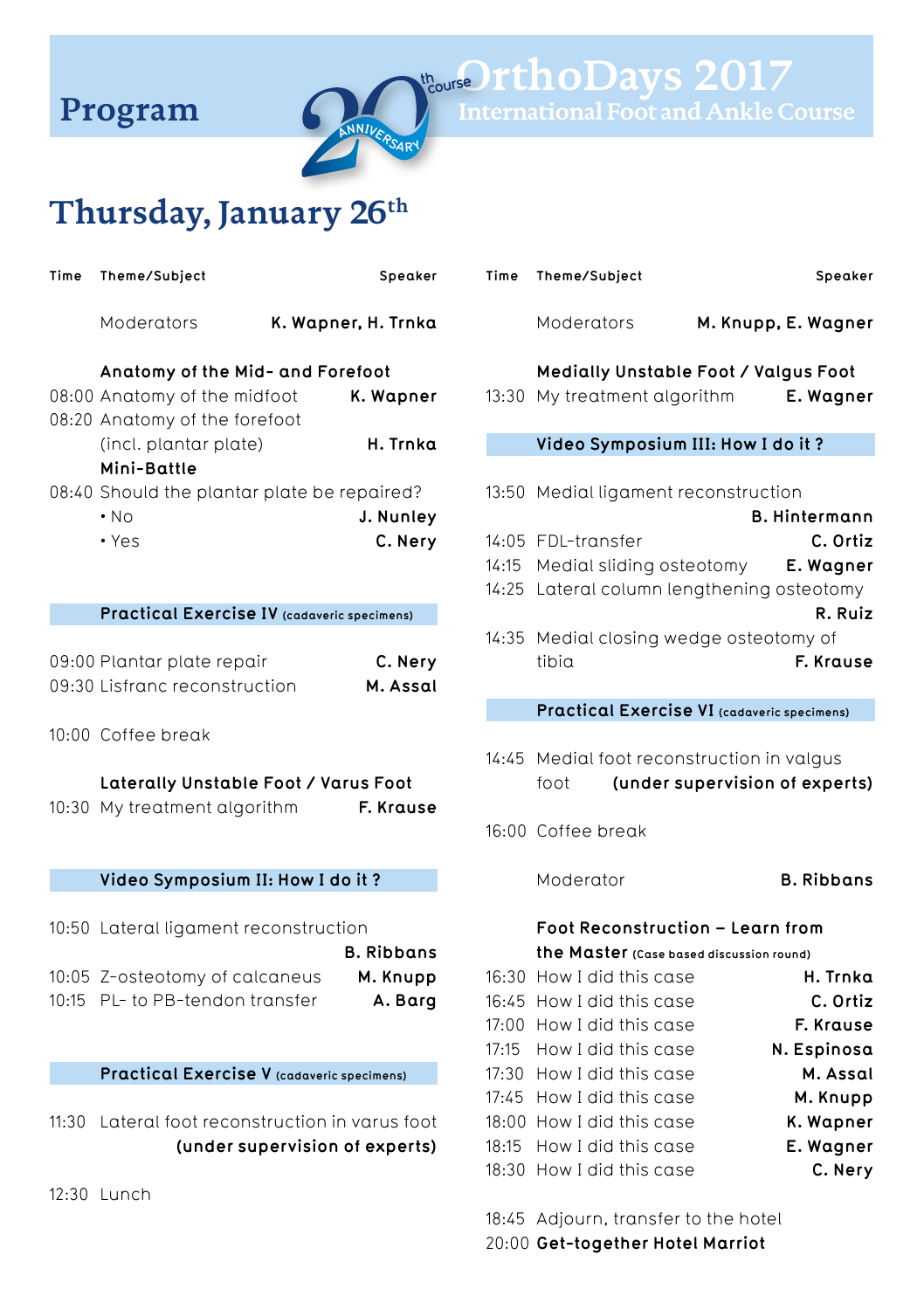

**Program Computer Course PthoDays 2017** 

# **Friday, January 27th**

| Time | Theme/Subject                                |                        | Speaker     | Time | Theme/Subject                            | Speaker              |
|------|----------------------------------------------|------------------------|-------------|------|------------------------------------------|----------------------|
|      | Moderators                                   | R. Ruiz, B. Hintermann |             |      | Moderator                                | J. Nunley            |
|      | Breakthroughs in Foot and                    |                        |             |      | <b>Foot Reconstruction - Learn from</b>  |                      |
|      | Ankle Surgery in the last 20 Years           |                        |             |      | the Master (Case based discussion round) |                      |
|      | 08:00 Forefoot surgery                       |                        | H. Trnka    |      | 13:00 My worst case                      | H. Trnka             |
|      | 08:15 Midfoot surgery                        |                        | K. Wapner   |      | 13:15 My worst case                      | M. Knupp             |
|      | 08:30 Hindfoot (with/without peritalar)      |                        |             |      | 13:30 My worst case                      | K. Wapner            |
|      | instability                                  |                        | A. Barg     |      | 13:45 My worst case                      | C. Nery              |
|      | 08:45 Acquired flatfoot of the adult         |                        | R. Ruiz     |      | 14:00 My worst case                      | N. Espinosa          |
|      | 09:00 Ankle osteoarthritis:                  |                        |             |      | 14:15 My worst case                      | E. Wagner            |
|      | joint preserving surgery                     |                        | M. Knupp    |      | 14:30 My worst case                      | M. Assal             |
|      | 09:20 Ankle osteoarthritis:                  |                        |             |      | 14:45 My worst case                      | <b>B. Hintermann</b> |
|      | total ankle replacement <b>B. Hintermann</b> |                        |             |      | 15:00 My worst case                      | M. Knupp             |
|      | 09:40 Hindfoot fusion                        |                        | N. Espinosa |      | 15:15 My worst case                      | F. Krause            |
|      | 10:00 20 years of education in Switzerland   |                        |             |      | 15:30 My worst case                      | C. Ortiz             |
|      |                                              |                        | J. Nunley   |      | 15:45 Discussion and final Remarks       |                      |
|      |                                              |                        |             |      |                                          | <b>B. Hintermann</b> |
|      | 10:30 Coffee Break                           |                        |             |      |                                          |                      |
|      |                                              |                        |             |      | 16:00 Adjourn                            |                      |
|      | Moderator                                    |                        | K. Wapner   |      |                                          |                      |
|      |                                              |                        |             |      | End of the course                        |                      |
|      | <b>Case Discussions</b>                      |                        |             |      |                                          |                      |
|      | $1100 \text{ Case 1}$ $\ldots$ batta da 2    |                        | $A$ $D - -$ |      |                                          |                      |

| A. Barg           | 11:00 Case I - what to do ?   |  |
|-------------------|-------------------------------|--|
| C. Nery           |                               |  |
| <b>B.</b> Ribbans | 11:30 Case III - what to do ? |  |
|                   |                               |  |

12:00 Lunch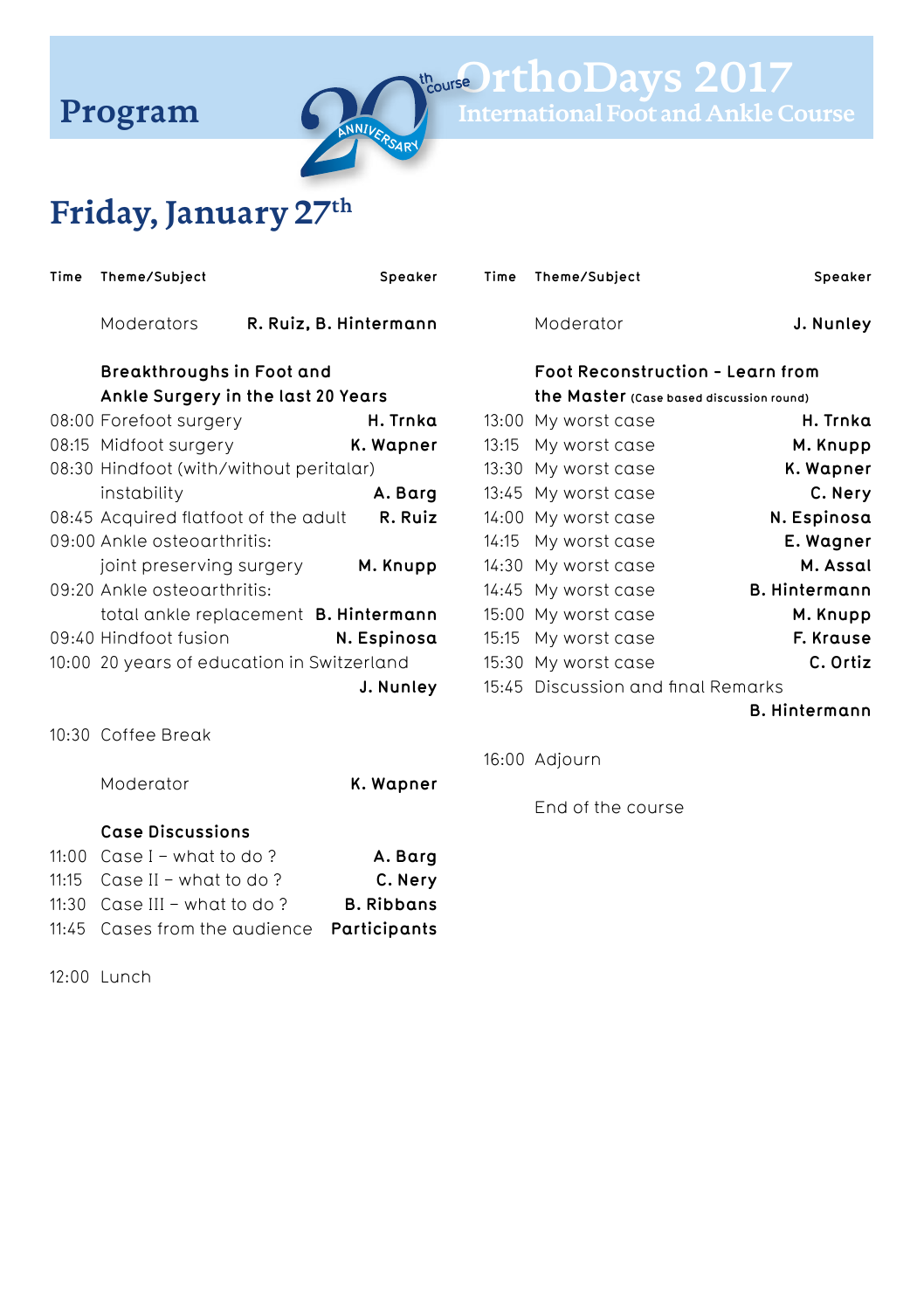

# **Faculty Course IthoDays 2017**

**Assal Mathieu, MD**

Clinique La Colline, Av. de Beau-Séjour 6, 1206 Genève 14, Switzerland mathieu.assal@bluewin.ch

#### **Barg Alexej, MD**

Department of Orthopaedics, University of Utah, 590 Wakara Way, Salt Lake City, UT 84108, USA alexej.barg@hsc.utah.edu

#### **Espinosa Norman, MD**

SFAS President, Foot and Ankle Institute, Kappelistrasse 7, 8002 Zürich, Switzerland espinosa@fussinstitut.ch

#### **Hintermann Beat, MD**

Orthopaedic Department, Cantonal Hospital Baselland, 4410 Liestal, Switzerland beat.hintermann@ksbl.ch

#### **Krause Fabian, MD**

Orthopaedic Department, University Hospital Inselspital, 3010 Bern, Switzerland fabian.krause@insel.ch

#### **Knupp Markus, MD**

Orthopaedic Department, Cantonal Hospital Baselland, 4101 Bruderholz, Switzerland markus.knupp@ksbl.ch

**Nery Caio, MD** Rua Afonso Bràs 817, V.N. Concalcao Sao Paulo, Brazil caionerymd@gmail.com

#### **Nunley James, MD**

Department of Orthopaedics, Duke University Medical Center, Box 2923, Durham, North Carolina 27710-0001, USA nunle001@mc.duke.edu

#### **Ortiz Cristián, MD**

Clinica Alemana, Vitacura, Av. Manquehue Norte 1410, Santiago de Chile, Chile cortiz@alemana.cl

#### **Ribbans William J, MD, PhD**

University of Northampton, The County Clinic, 57 Billing Road, Northampton, NN1 5DB, United Kingdom billribbs@uk-doctors.co.uk

#### **Ruiz Roxa, MD**

Orthopaedic Department, Cantonal Hospital Baselland, 4410 Liestal, Switzerland roxarw@yahoo.com

#### **Trnka Hans-Jörg, MD**

Foot and Ankle Center Vienna, Alserstrasse 43/8D, A-1080 Vienna, Austria trnka@fusszentrum.at

#### **Wagner Emilio, MD**

Clinica Alemana, Vitacura, Av. Manquehue Norte 1410, Santiago de Chile, Chile ewagner@alemana.cl

#### **Wapner Keith, MD** Penn Medicine, 230 West Washington Square, Philadelphia, PA 19106, USA twinsuns1@comcast.net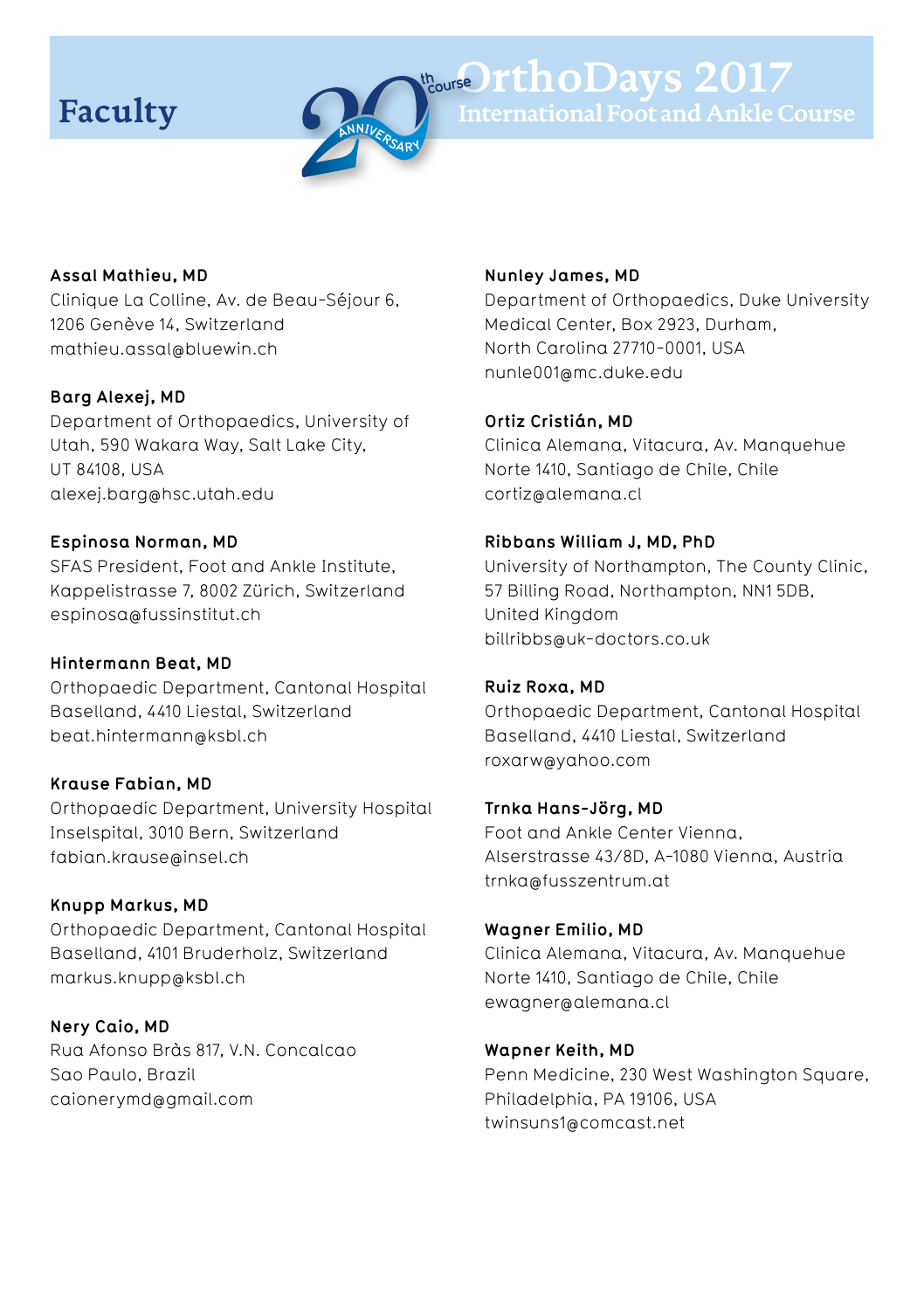### **Venues, Driving Directions, Parking**

#### Location

**AMTS** Academy for Medical Training and Simulation Kriegackerstrasse 100, CH-4132 Muttenz BL info@amts.ch, www.amts.ch The AMTS is located in the upper three floors of the «Rennbahntowers» in Muttenz.

#### **Public transport**

If you are coming from Basel, then you can reach us with the train lines S1 and S3 or with the tram line 14 (tram stop Muttenz Zum Park).

From the train station you can reach us by foot (approximately 900 m) or by bus with the lines 47 or 63 (Bus stop Muttenz Fachhochschule).

#### **Driving directions**

If coming from Zürich (A2) take the highway exit 6 Birsfelden / Hagnau and then follow the directions to Muttenz. If coming from Basel (A2) take the highway exit 6 Hagnau and follow H18 in direction Delémont /Muttenz. On H18 take the exit Muttenz-Süd.

#### Accommodation

#### **Courtyard by Marriott Basel**

Hardstrasse 55, 4133 Pratteln T: +41 61 827 17 17, F: +41 61 827 17 18 frontoffice@bslcy.ch www.courtyardbasel.com

### **Driving directions and public transportation**

To access the hotel, take the highway exit Pratteln. The hotel can then be reached within two minutes. From the train station it is an 8 minute walk.

#### **Parking**

The hotel has 500 parking spaces available indoor in their parking garage and 200 parking spaces outdoor.

The daily rate is CHF 30.–.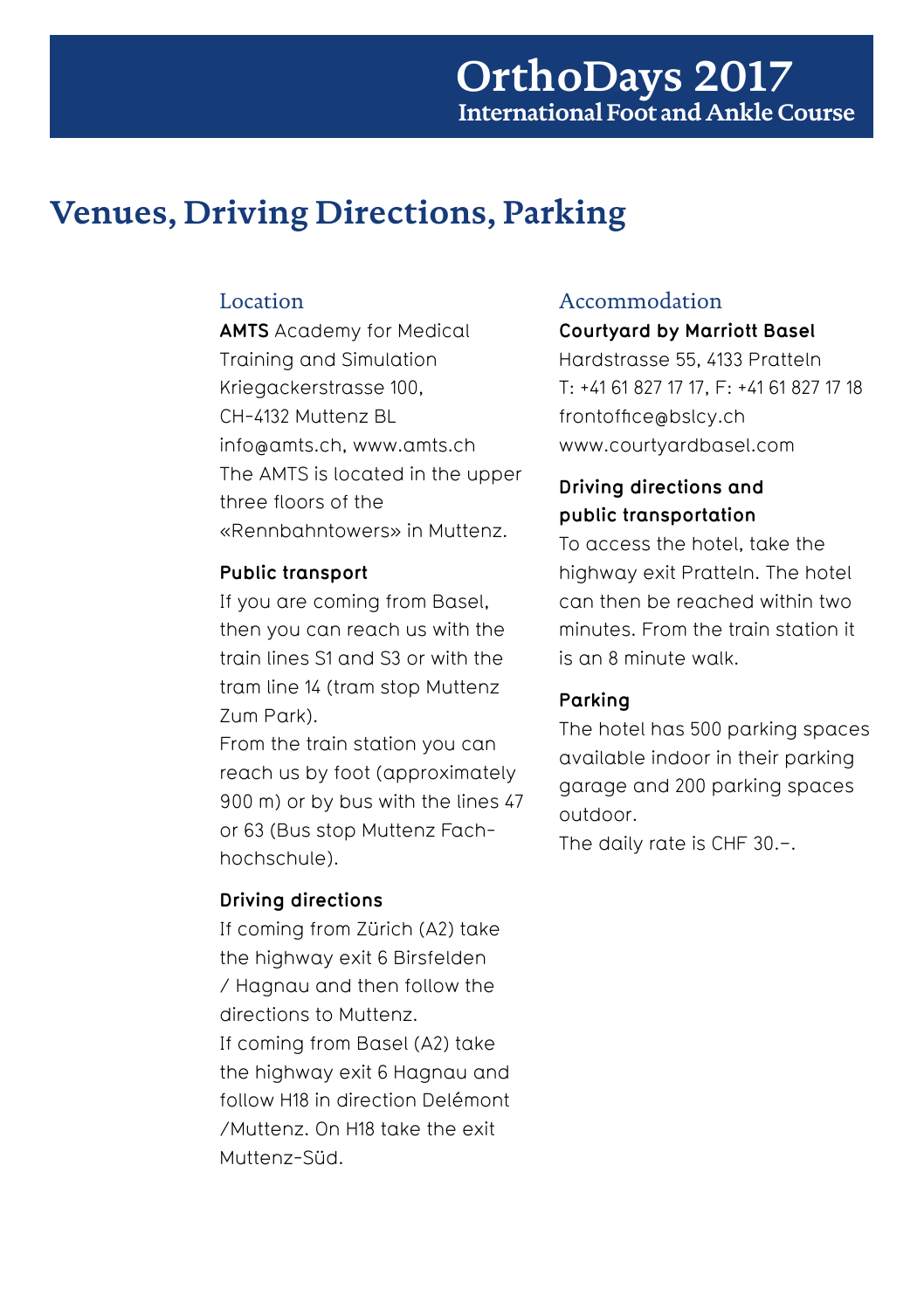### **OrthoDays 2017 International Foot and Ankle Course**

## **Fees, Credits, Registration, Accommodation**



### Course

**Foot and Ankle Course, January 25 – 27, 2016** CHF 2500.– SFAS members CHF 2400.–

### **Credits**

16 Credits

### Language

The Foot and Ankle course will be held in English, simultaneous translation will not be provided.

### Number of Participants/Registration

The number of participants is limited. The registrations are accepted in the order of entrance. Please register by filling out the form at the end of this brochure or online (www.orthodays.ch). You will receive the confirmation and the invoice as an e-mail.

### Accommodation

Hotel accommodation is not included in the course fee. If needed, accommodation needs to be booked and paid by the participants themselves.

A limited number of rooms have been reserved for course participants to special rates at the Seminarhotel Courtyard by Marriott Basel.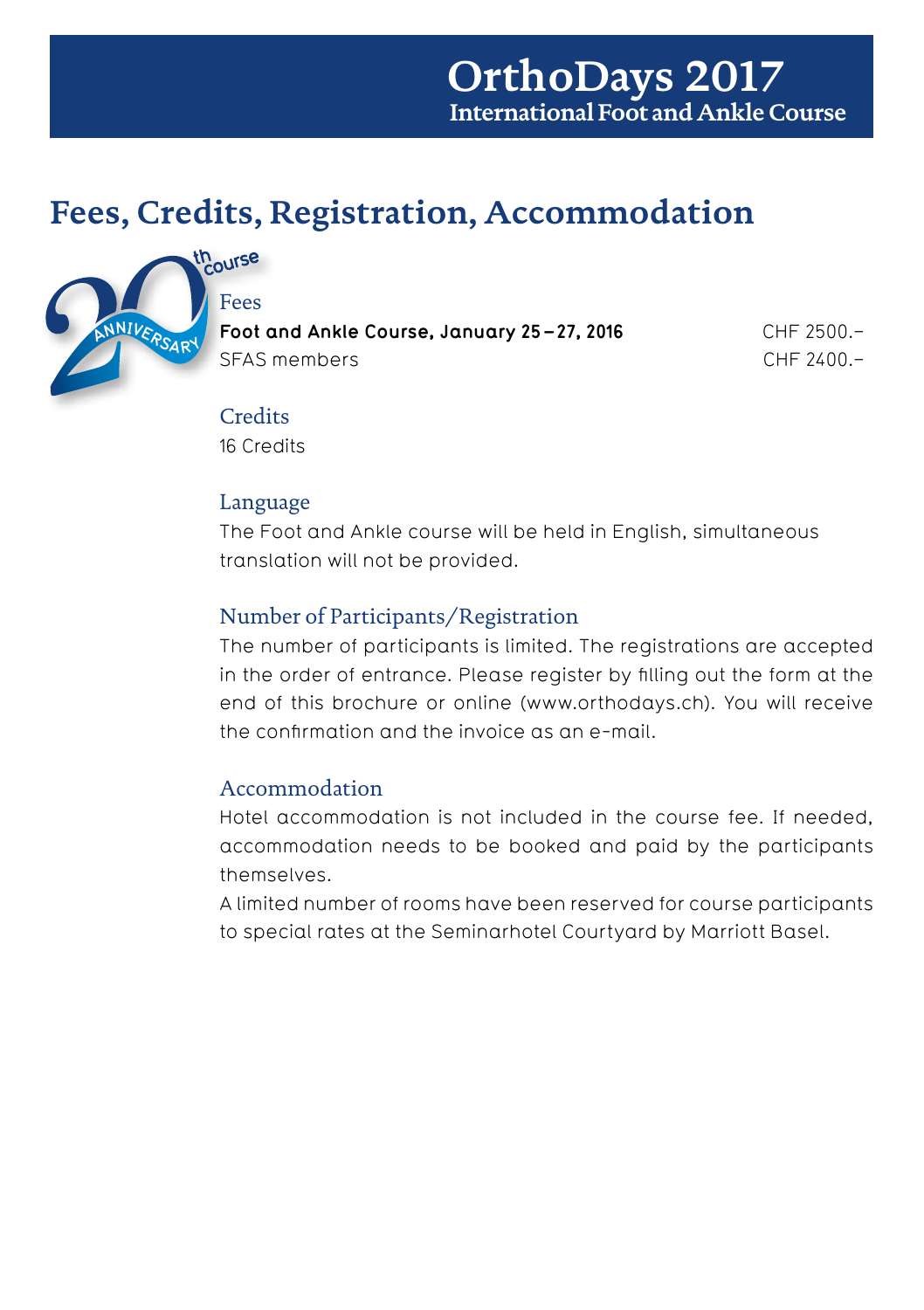## **Registration Form – Foot and Ankle Course 2017**

| Title / Titel<br>Miss, Mister / Frau, Herr |  | Postal code, City / PLZ, Ort                                                                                                   |                     |  |
|--------------------------------------------|--|--------------------------------------------------------------------------------------------------------------------------------|---------------------|--|
|                                            |  |                                                                                                                                |                     |  |
|                                            |  |                                                                                                                                |                     |  |
| First Name / Vorname                       |  | Country / Land                                                                                                                 |                     |  |
|                                            |  |                                                                                                                                |                     |  |
|                                            |  |                                                                                                                                |                     |  |
| Surname / Familienname                     |  | Phone / Telefon                                                                                                                |                     |  |
|                                            |  |                                                                                                                                |                     |  |
|                                            |  | E-Mail                                                                                                                         |                     |  |
| University, Hospital / Universität, Spital |  |                                                                                                                                |                     |  |
|                                            |  |                                                                                                                                |                     |  |
|                                            |  |                                                                                                                                |                     |  |
|                                            |  |                                                                                                                                |                     |  |
| Address / Adresse                          |  |                                                                                                                                |                     |  |
|                                            |  |                                                                                                                                |                     |  |
|                                            |  | Registration                                                                                                                   | Registration as     |  |
|                                            |  | CHF 2500.-                                                                                                                     | SFAS Member, 2400.- |  |
|                                            |  | I'll join the free Get-Together Party on January 26th, 8 pm<br>Ich nehme an der gratis Get-Together Party am 26. Jan. 20h teil |                     |  |
|                                            |  |                                                                                                                                |                     |  |
|                                            |  | Yes/Ja<br>No/Nein                                                                                                              |                     |  |

The number of participants is limited. The registrations are accepted in the order of entrance. You will receive the confirmation and the invoice as an e-mail. The cancellation fee amount is CHF 100.–. A cancellation is no longer possible after the 30th of December 2016.

**Registration:**

conidea GmbH, Waldheimstrasse 22, 3604 Thun, orthodays2017@conidea.ch **Hotel reservation directly via Courtyard by Marriott Basel** Hardstrasse 55, 4133 Pratteln, T: +41 61 827 17 17, F: +41 61 827 17 18, frontoffice@bslcy.ch

Teilnehmerzahl beschränkt. Die Teilnahme erfolgt in der Reihenfolge der Anmeldung. Nach der Anmeldung erhalten Sie per Mail eine Bestätigung und die Rechnung. Stornierungsgebühr CHF 100.–. Nach dem 30. Dezember 2016 ist keine Stornierung mehr möglich.

#### **Anmeldung an:**

conidea GmbH, Waldheimstrasse 22, 3604 Thun, orthodays2017@conidea.ch

**Hotelreservation direkt an Courtyard by Marriott Basel**

Hardstrasse 55, 4133 Pratteln, T: +41 61 827 17 17, F: +41 61 827 17 18, frontoffice@bslcy.ch